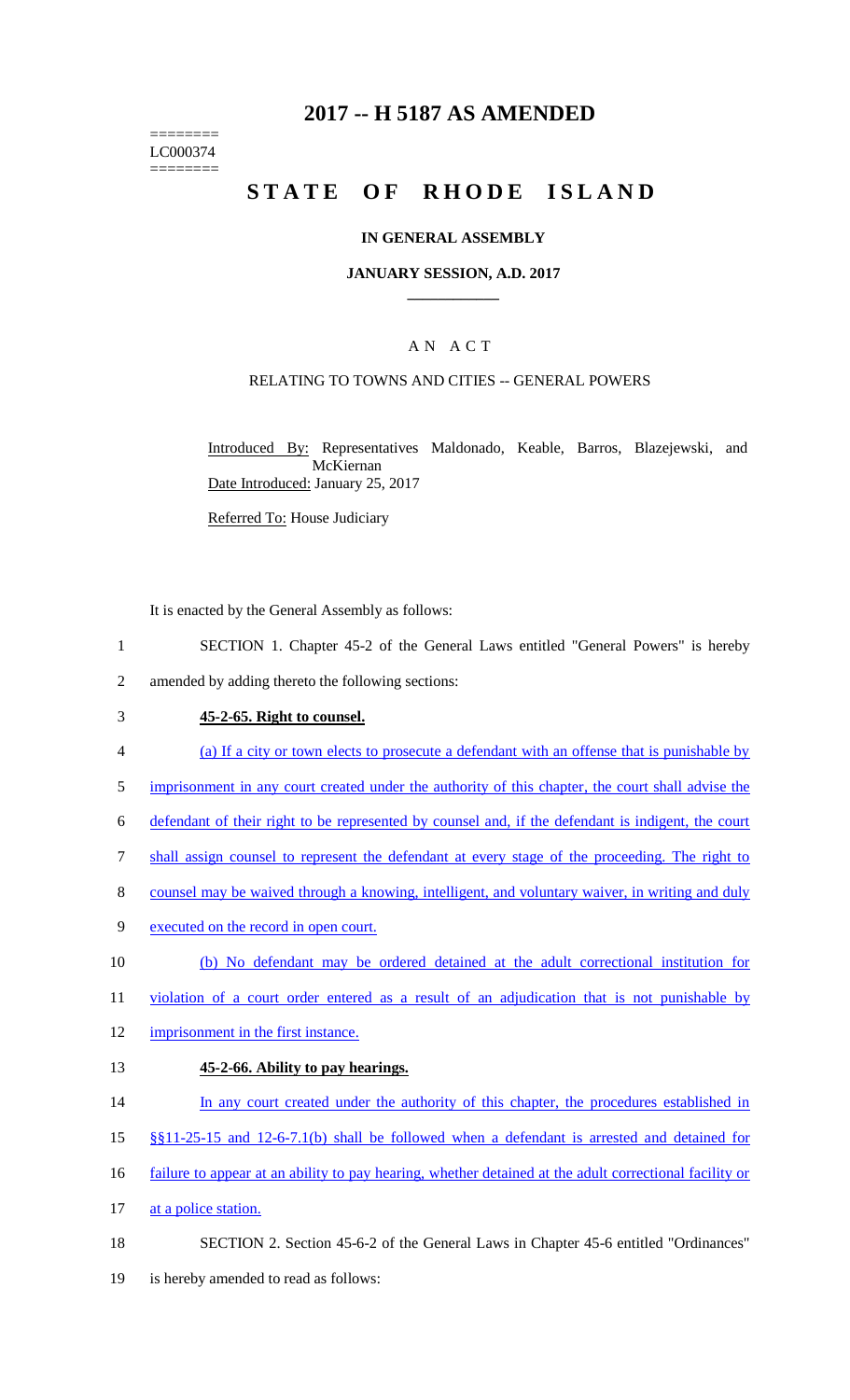# 1 **45-6-2. Imposition of penalties for ordinance violations.**

 Town and city councils may impose penalties for the violation of ordinances and regulations, not exceeding in amount five hundred dollars (\$500) or imprisonment not exceeding thirty (30) days in some jail or house of correction, and/or require restitution in cases involving property damage or personal injury in an amount up to twenty-five hundred dollars (\$2,500) 6 and/or for voluntary require community restitution for a town or city agency not-for-profit entity 7 for not more than ten (10) days fifty (50) hours for any one offense, unless other penalties or 8 penalties within other limits are specially prescribed by statute, to be prosecuted by some officer appointed for that purpose, and to be recovered to the use of the town or city, or of the person or persons, and in the proportions, that the councils in their ordinances and regulations designate. SECTION 3. This act shall take effect upon passage.

#### ======== LC000374 ========